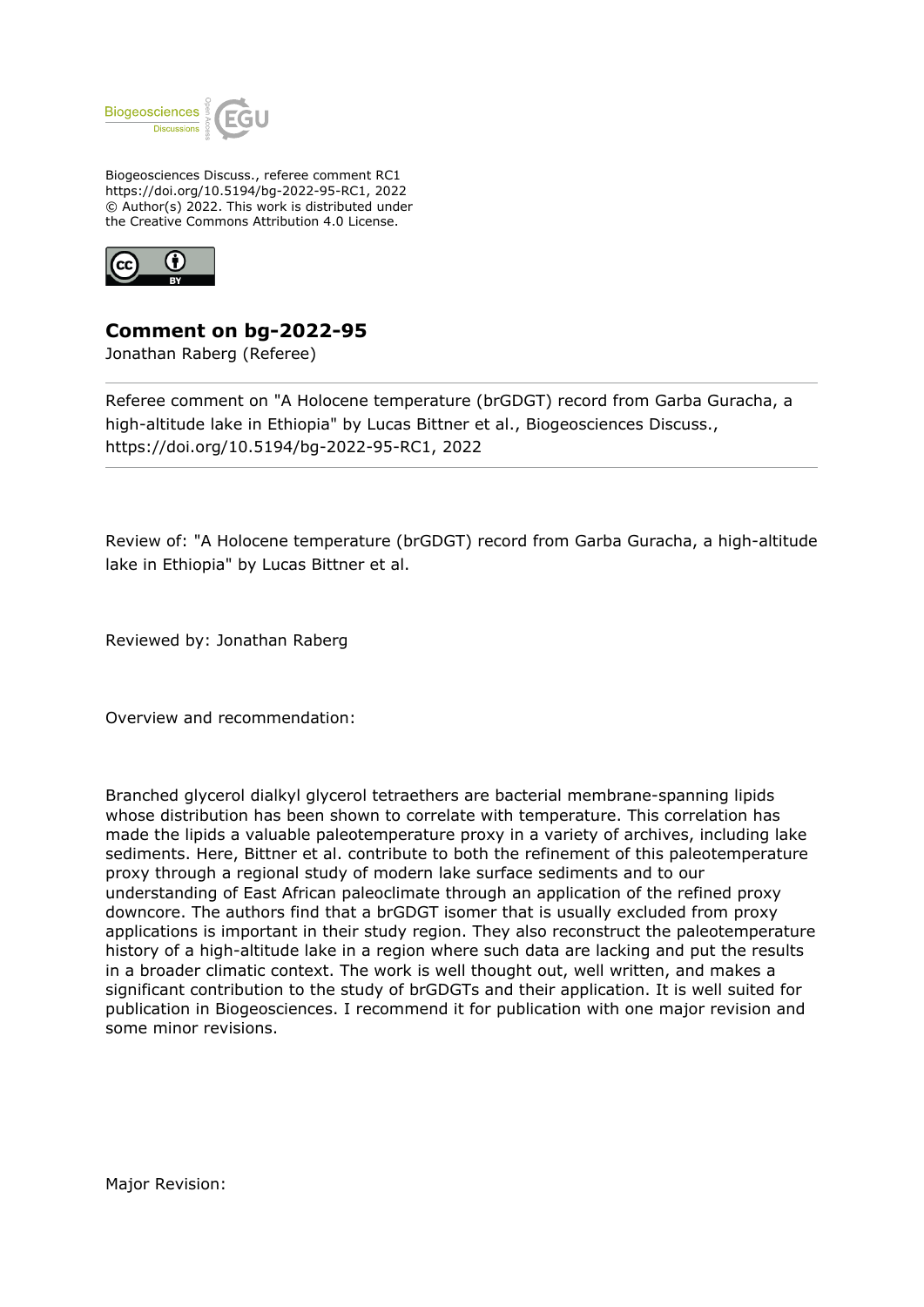An important contribution of this work is the inclusion of the 6-methyl brGDGT IIIa' into a regional temperature calibration. This compound is normally excluded from such calibrations, but here the authors show that it is important for maximizing  $r^2$  in the modern dataset. This compound also shows substantial variation downcore: Figure 4 shows sediments from the AHP have a higher proportion of 5-methyl compounds while those from the Meghalayan have more 6-methyl. The authors note that this shift coincides with prolonged drought conditions and hypothesize that two factors – lake water conductivity/salinity and/or microbial community shifts – could be driving these changes in IIIa' downcore. While the latter would require much additional analysis beyond the scope of the work, the former hypothesis is easily testable.

In theory, regional drying could lead to an increase in lake water conductivity/salinity, especially for this seasonally closed lake (which could perhaps become permanently closed if lake level dropped?). Calibrations exist for reconstructing such conductivity/salinity changes (Raberg et al., 2021; Wang et al., 2021). I recommend the authors apply calibrations from one or both of these publications to the Garba Guracha record and discuss the results, specifically Equation 12 or S5-7 from Raberg et al. (2021) and/or Equation 10 or 11 from Wang et al. (2021).

Minor Revisions:

Does temperature go below freezing for these lakes? If not, it would be nice to mention that  $MAT = MAF$  for these lakes.

Does salinity, conductivity, or pH data exist for these lakes? I wonder if that could help explain their deviation from the East African Lakes dataset.

L68: "Northern" is capitalized while "eastern" is not.

L82: Morrissey et al. (2018) use isoprenoidal rather than branched GDGTs, I believe…

L85-87: A few additional citations that may be of interest are (Weber et al., 2018) and (Van Bree et al., 2020), both of which examined microbial communities and brGDGTs in lacustrine settings. (I see these publications are cited later in the manuscript, but I think they would be relevant here as well.) Halamka et al. (2021) also cultured a brGDGTproducing acidobacterium. Depending on timing, two recent pre-prints (Chen et al., 2022;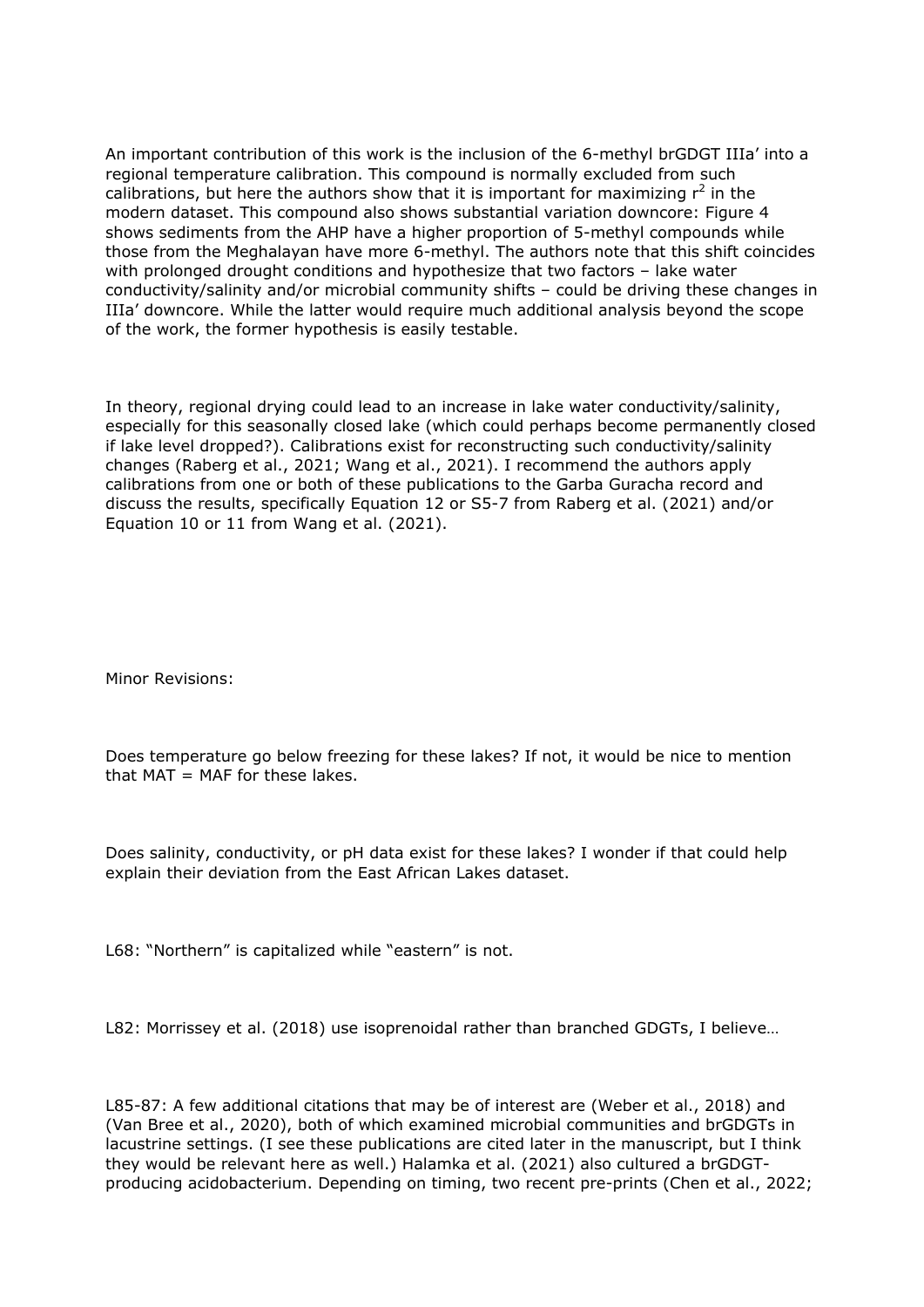Toby A Halamka et al., 2022) may also be relevant.

L89: Sentence should end, "...pH values, respectively"

L120: Remove period after "sea level"

L176: Put "(III)" after "hexamethylated" for consistency

L177: Change to "α and/or ω C5…"

L191: Fractional abundance is defined here, but the authors use mostly percentages rather than fractions throughout the text. Would be good to standardize for clarity.

Fig. 2: Inset has "East African Lakes" while caption has "eastern African lakes". Is there a difference? Colors in caption don't match those in plot. State whether the PCA uses fractional or absolute abundances.

L218-219: The nomenclature of this sentence is a bit confusing and inconsistent.

Fig. 3: Again, clarify that plots B and C are using % rather than absolute abundance. Check that colors match.

L229: Again, specify that this is %IIIa or f(IIIa)

L230-231: Raberg et al. (2021) and Wang et al. (2021) both show that conductivity/salinity can control isomerization in lake sediments.

Table 1: Define EAL and  $EAL<sub>BM</sub>$  in caption

L281:  $R^2$  for EAL<sub>BM</sub> doesn't match that in Table 1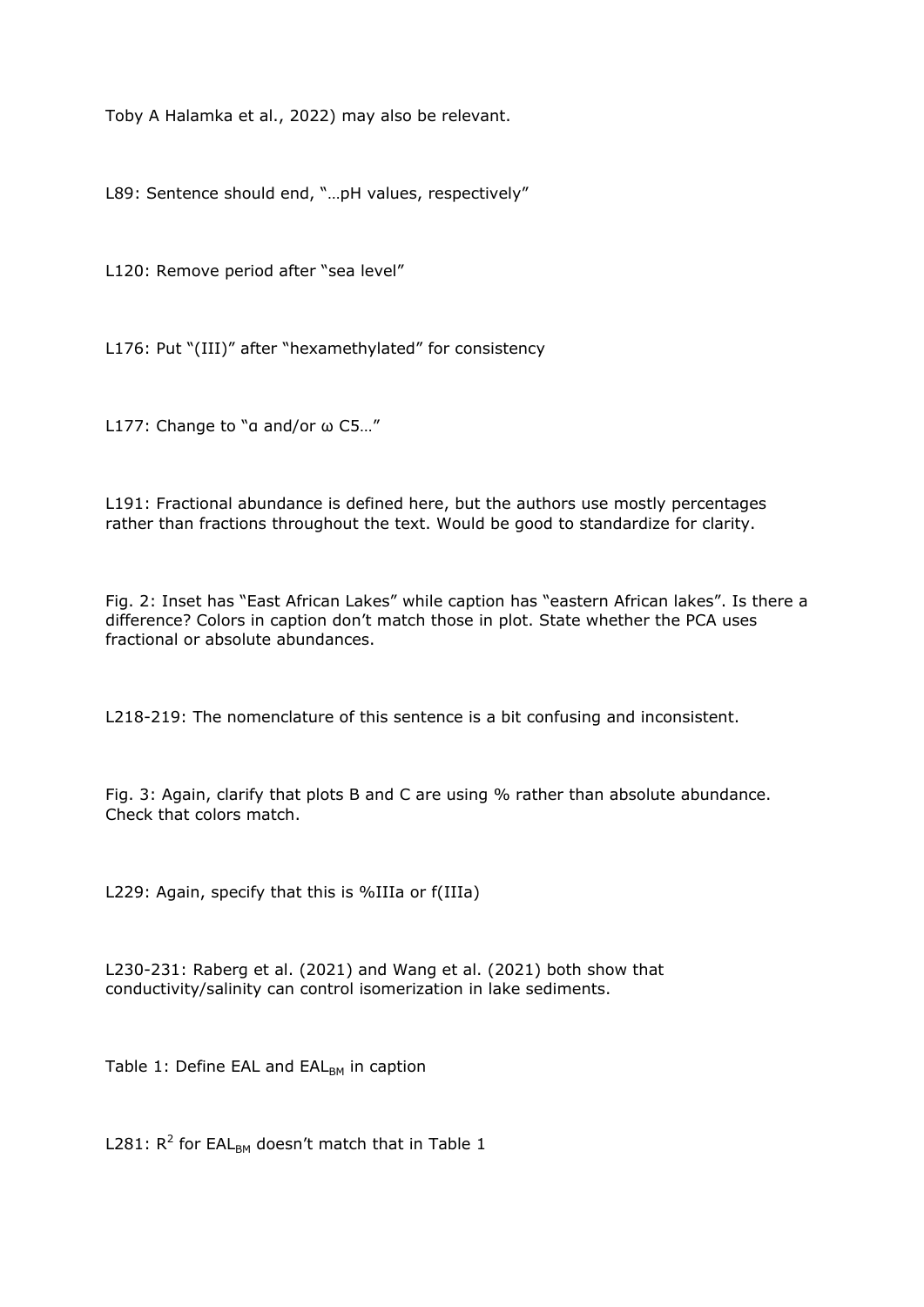L283-287: Is "Table 6; Eq. 7" in L285 supposed to be "Table 1; Eq. 7"? And are you referring to the calibration using the  $MI<sub>a</sub>$  Set in Table S3 of Raberg et al. (2021) here? They're not completely comparable as that calibration uses multiple fractional abundances (fIa<sub>MI</sub><sup>2</sup>, fIIa'<sub>MI</sub>, fIIIa<sub>MI</sub>, and fIIIa<sub>MI</sub><sup>2</sup>) calculated in the Meth-Isom Set while your Equation 7 in Table 1 would just be the fractional abundance of Ia in the Meth-Isom Set ( $fIa_{MI}$ ). I calculated the correlation between fIa<sub>MI</sub> (= your Equation 7) and MAF in the dataset from Raberg et al. (2021) and it has  $r^2 = 0.75$  and RMSE = 3.45°C (p-value  $<< 0.01$ ), so you can make a direct comparison between Eq. 7 in Table 1 and those values if you'd like.

Fig. 6: Caption should start with "Correlations of the  $EAL_{BM}$  datasets"? Colors don't match.

L298-301: Consider rephrasing this. Also, it was unclear to me where the  $r^2 = 0.97$  came from.

Reference:

Van Bree, L. G. J., Peterse, F., Baxter, A. J., De Crop, W., Van Grinsven, S., Villanueva, L., et al. (2020). Seasonal variability and sources of in situ brGDGT production in a permanently stratified African crater lake. *Biogeosciences*, *17*(21), 5443–5463. https://doi.org/10.5194/bg-17-5443-2020

Chen, Y., Zheng, F., Yang, H., Yang, W., Wu, R., Liu, X., et al. (2022). The production of diverse brGDGTs by an Acidobacterium allows a direct test of temperature and pH controls on their distribution. *BioRxiv [Preprint]*. https://doi.org/10.1101/2022.04.07.487437

Halamka, T.A., McFarlin, J. M., Younkin, A. D., Depoy, J., Dildar, N., & Kopf, S. H. (2021). Oxygen limitation can trigger the production of branched GDGTs in culture. *Geochemical Perspectives Letters*, 36–39. https://doi.org/10.7185/geochemlet.2132

Halamka, Toby A, Raberg, J. H., Mcfarlin, J. M., Younkin, A. D., Liu, X., & Kopf, S. H. (2022). Production of diverse brGDGTs by Acidobacterium Solibacter usitatus in response to temperature , pH , and O 2 provides a culturing perspective on brGDGT paleoproxies and biosynthesis. *EarthArXiv [Preprint]*.

Raberg, J. H., Harning, D. J., Crump, S. E., De Wet, G., Blumm, A., Kopf, S., et al. (2021). Revised fractional abundances and warm-season temperatures substantially